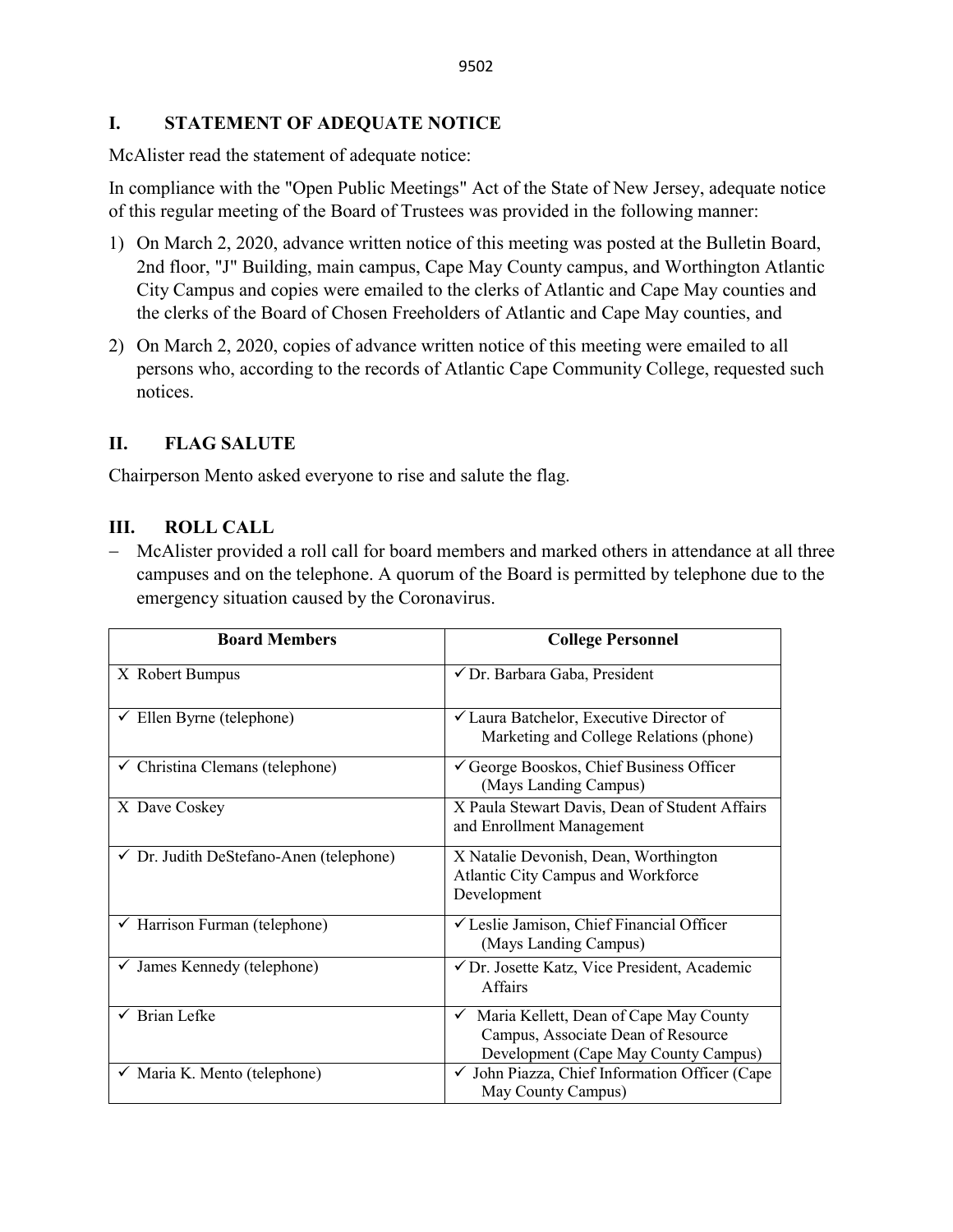| <b>Board Members</b>                                                                                                       | <b>College Personnel</b>                                                                                  |
|----------------------------------------------------------------------------------------------------------------------------|-----------------------------------------------------------------------------------------------------------|
| $\checkmark$ Daniel Money (telephone)                                                                                      | $\checkmark$ Jean McAlister, Board Secretary, Chief of<br>Staff, and Dean of Resource Development         |
| $\checkmark$ Donald J. Parker (telephone)                                                                                  | ✓ Dr. Vanessa O'Brien-McMasters, Dean,<br>Institutional Research, Planning &<br>Effectiveness (telephone) |
| $\checkmark$ Ahmet Sahingoz (telephone)                                                                                    | $\checkmark$ Mickey Trageser, Executive Director, Human<br>Resources (telephone)                          |
| $\checkmark$ Maria Ivette Torres (telephone)                                                                               | <b>Legal Counsel</b><br>$\checkmark$ Lou Greco, Esq., Board Solicitor                                     |
| $\checkmark$ Helen Walsh (telephone)                                                                                       |                                                                                                           |
| <b>Public in Attendance</b>                                                                                                |                                                                                                           |
| $\checkmark$ Bonnie Lindaw, Atlantic County Comptroller<br>$\checkmark$ Brittany Smith, Cape May County CFO<br>(telephone) | Mariann Sozio, Director of Accounting,<br>✓<br>Budgets, and Foundation Reporting                          |

# **IV. CALL TO ORDER**

− Chairperson Mento called the meeting to order at 6:00pm.

# **V. PRESIDENT'S REPORT**

Dr. Gaba welcomed and introduced George Booskos, the college's new Chief Business Officer, noting his extensive experience in finance and business services.

Dr. Gaba reported on actions taken in response to the Coronavirus:

- − The Coronavirus Taskforce, made up of the President's Cabinet, meets daily.
- − All Atlantic Cape face-to-face courses will now be offered online through the end of the semester.
- − The Police Academy will not be offering their program on the Mays Landing Campus.
- − A survey was conducted asking students their need for computer resources to take online classes. Loaner computers will be provided to students in need. Classroom laptops located on the college campuses will be used since they are currently sitting idle.
- − Medical supplies were provided to AtlantiCare and additional supplies were provided to Cape Regional.
- Summer and Fall registration begins April 6.
- Dr. Gaba reported that the Presidents were informed that the State will be imposing a freeze of nearly \$1 billion in funds budgeted for FY2021. Included in the potential freeze would be operating funds and grants. The State will be seeking assistance from the Federal Government.
- − Financial impact is unknown at this time, but it is expected to be significant.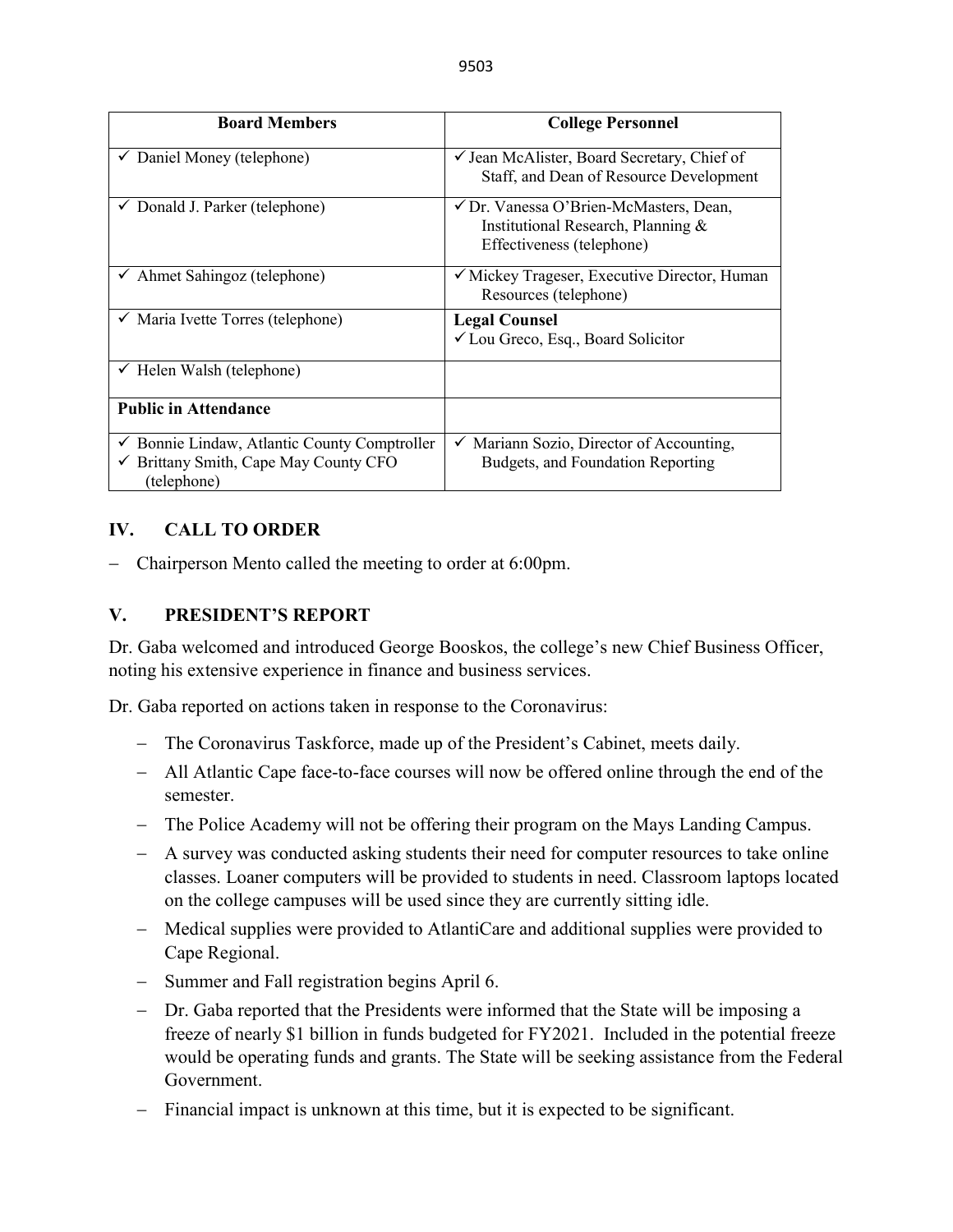*Secretary's Note-The President's full monthly report is posted on the Board webpage under the Minutes section.*

# **VI. COMMENTS FROM THE PUBLIC**

- − Chairperson Mento called for comments from the public on agenda items.
- None noted.

#### **VII. CONSENT RESOLUTONS**

− McAlister read the following consent resolutions.

**Res. #67** Approve: Regular Session Minutes (February 25, 2020)

**Res. #76** Approve: Special Meeting Minutes (March 16, 2020)

**Res. #70** 

#### **Chapter 12 FY21**

Submittal of renovations and upgrades for funding from the Chapter 12 FY 2020 allocation at a sum not to exceed \$4.8 million.

#### **Res. #77 Executive Session**

− Trustee Lefke motioned to approve consent resolutions, Trustee Furman seconded.

ROLL CALL:

ALL AYES NO NAYS NO ABSTENTIONS

Motion carried.

## **VIII. BUDGET REPORT**

Trustee Byrne reported under Resolution #68 – Regular Resolutions.

## **IX. REGULAR RESOLUTIONS**

**Res. #68** FY20 Financial Statement for eight months ended February 29, 2020

− Trustee Byrne stated that as of February 29, 2020, the College has earned 88% of budgeted revenues and expended 68% of budgeted expenditures. Year to date revenue is up 3.9% compared to this time last year, and year to date expenditures are up 5.3%. The reason for the increase in expenses compared to last year is due to January 2020 having three pays, while the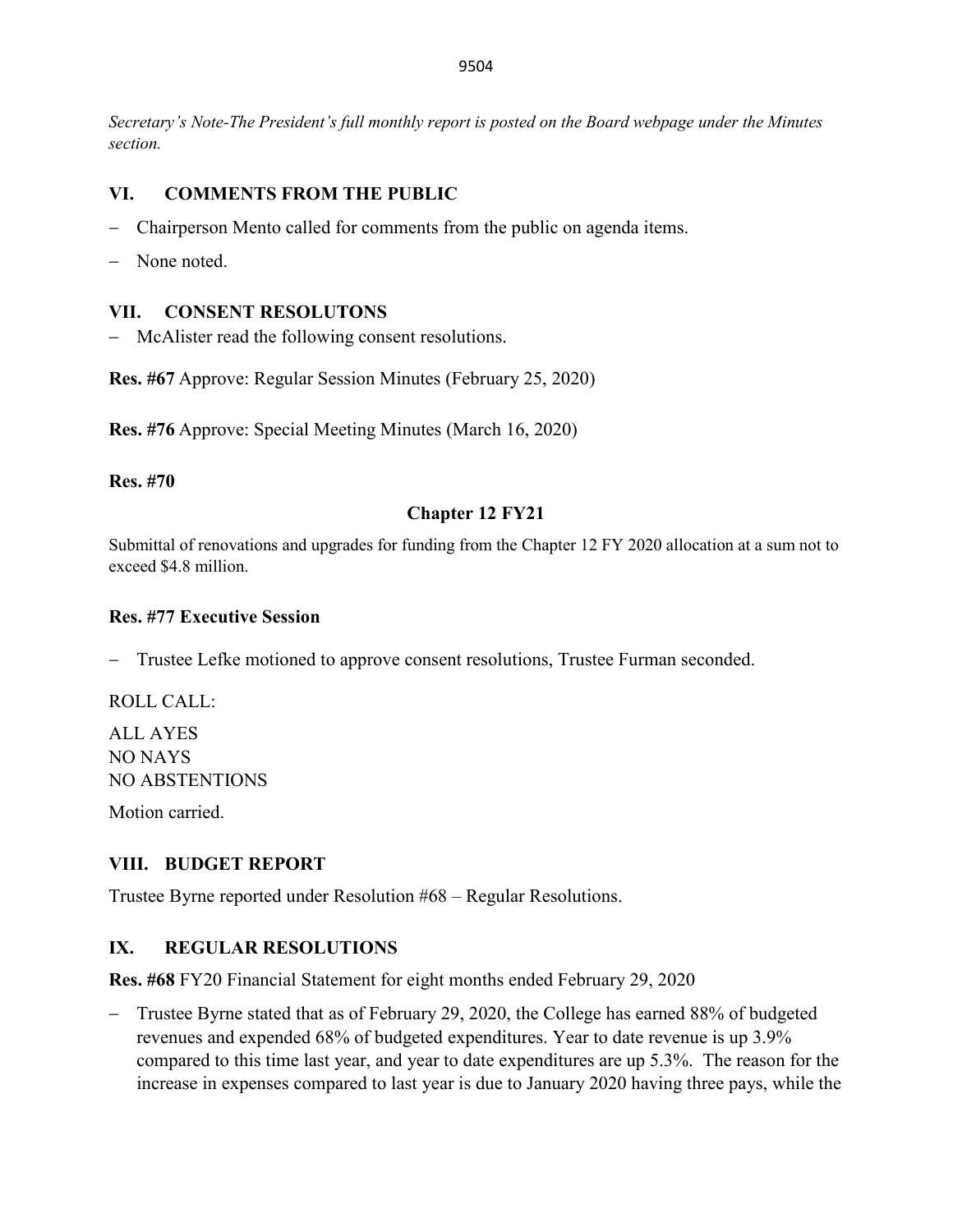three pay month in FY2019 was in March. The year to date margin is nearly the same as the prior year, or up .4%.

- − Overall, FY20 credit enrollment is above budget by 4%. Net FY20 credit tuition and fees revenue is \$913,136 above budget.
- − Trustee Byrne motioned to approve Resolution #68, Trustee Lefke seconded.

ROLL CALL: ALL AYES NO NAYS NO ABSTENTIONS

Motion carried.

#### **Res. #69**

#### **Personnel Action**

*Resignation* - **William Simms**, Technician, Information Technology Services, effective March 20, 2020.

− Trustee Torres motioned to approve Resolution #69, Trustee Walsh seconded.

ROLL CALL:

ALL AYES NO NAYS NO ABSTENTIONS

Motion carried.

#### **Res. #71**

#### **Tuition and Fee Transparency Act Compliance**

Adoption of Policy No. 611 and Procedure No. 611.1 *Tuition and Fee Transparency Act Compliance*.

- − Trustee Byrne motioned to approve Resolution #71, Trustee Lefke seconded.
- − Trustee Torres stated that Policy No. 611 and Procedure No. 611.1 were reviewed by the Budget, Finance and Audit Committee as well as those in attendance at the Personnel and Board Development Committee meeting. This is a state-mandated policy that ensures that tuition and fees are transparent to students and that mandatory fees directly reflect the expenses associated with that fee.

ROLL CALL:

ALL AYES NO NAYS NO ABSTENTIONS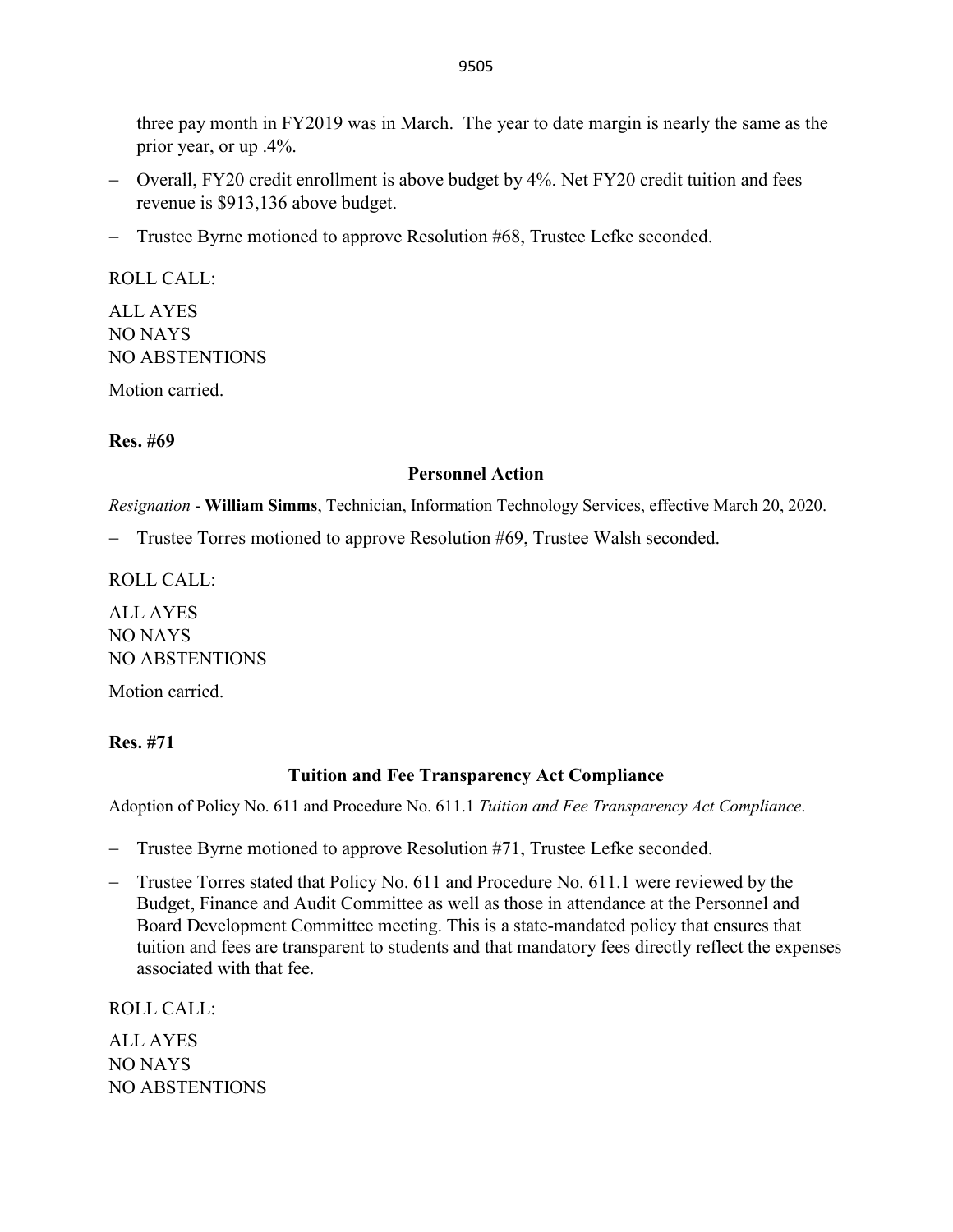9506

Motion carried.

## **Res. #72**

## **Tuition and Fees**

Tuition and Fee Schedule for FY 2021.

- − Trustee Byrne stated that the proposed increase for general and online tuition and mandatory fees is \$3.40 per credit, or 1.95%. The per credit increase equates to an \$81.60 annual increase for a student taking 24 credits per year.
- − The Culinary tuition and program fee and the Aviation course fees remain the same as FY20. The Nursing Program fee increases \$5.00 per credit, or 1.6%. The Radiology course fees are under review and will be brought to the Board for consideration at a future meeting.
- − Trustee Byrne motioned to approve Resolution #72, Trustee Money seconded.

ROLL CALL:

ALL AYES NO NAYS NO ABSTENTIONS

Motion carried.

## **Res. #73**

## **FY21 Revenue Budget**

The FY 2020-2021 revenue budget contingent on the Board of School Estimate approval of county appropriations of \$8,621,346 for the college's fiscal year 2020-2021.

- − Trustee Byrne stated that the College has projected current revenues and expenditures for educational and general purposes to be \$38,313,589.
- − The FY21 Budget plan is an increase of \$743,594, or 1.98%, from the FY20 original budget. The FY21 Budget does not include a fund balance transfer.
- − The College's major sources of revenue are:
	- o Tuition and Fees \$23.1 million, or 60.4% of total revenue
	- o County Appropriations \$8.6 million, or 22.5%
	- o State Appropriations \$5.6 million, or 14.7%
- The College recognizes the support provided by the State and Counties with both operating and capital appropriations.
- The Board of School Estimate meeting is scheduled for Tuesday, April 7th at noon.
- − Trustee Byrne motioned to approve Resolution #73, Trustee Money seconded.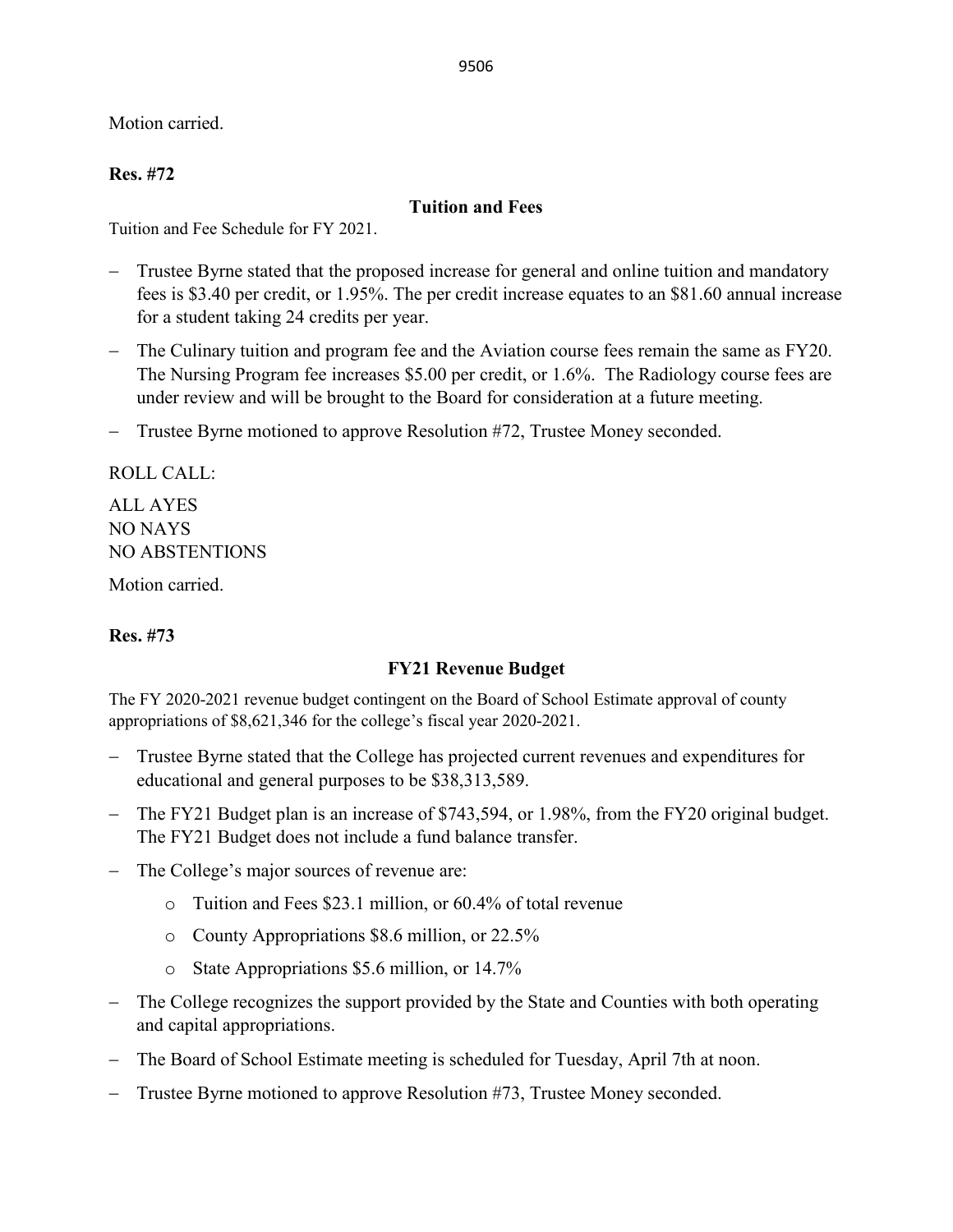- − Trustee Byrne recognized Leslie Jamison and her staff for working hard on the budget and ensuring that the expenses were aligned to mandatory fees charged to students. Adjustments in fees were made where appropriate.
- − CFO Jamison stated that, based on the assumptions presented to the Board, no fund balance is needed.
- − Chairperson Mento stated that the budget reflected a \$3.40 increase which is an increase of 1.95%.

ROLL CALL:

ALL AYES NO NAYS NO ABSTENTIONS

Motion carried.

#### **Res. #74**

#### **Resolution Recognizing April 2020 as Community College Month**

*Honorary*: To recognize April 2020 as Community College Month.

- − Trustee Money motioned to approve Resolution #74, Trustee Walsh seconded.
- − Trustee Torres stated that annually the New Jersey Council of County Colleges (NJCCC) asks the Board of Trustees of each county college, and their respective communities, to recognize April as Community College Month. Typically, during this time, Dr. Gaba and students meet with legislatures to share their personal stories and let them know how important continued funding is for the community college sector.
- − Dr. Gaba stated that she is working with the NJCCC regarding how we may connect with the legislatures during this time.

ROLL CALL:

ALL AYES NO NAYS NO ABSTENTIONS

Motion carried.

#### **Res. #75**

## **Honorary Resolution Mr. Dennis Kelly – 53rd Annual Commencement Keynote Address**

*Honorary*: To congratulate Mr. Dennis Kelly on being selected as the keynote speaker for the 53rd Annual Commencement Ceremony.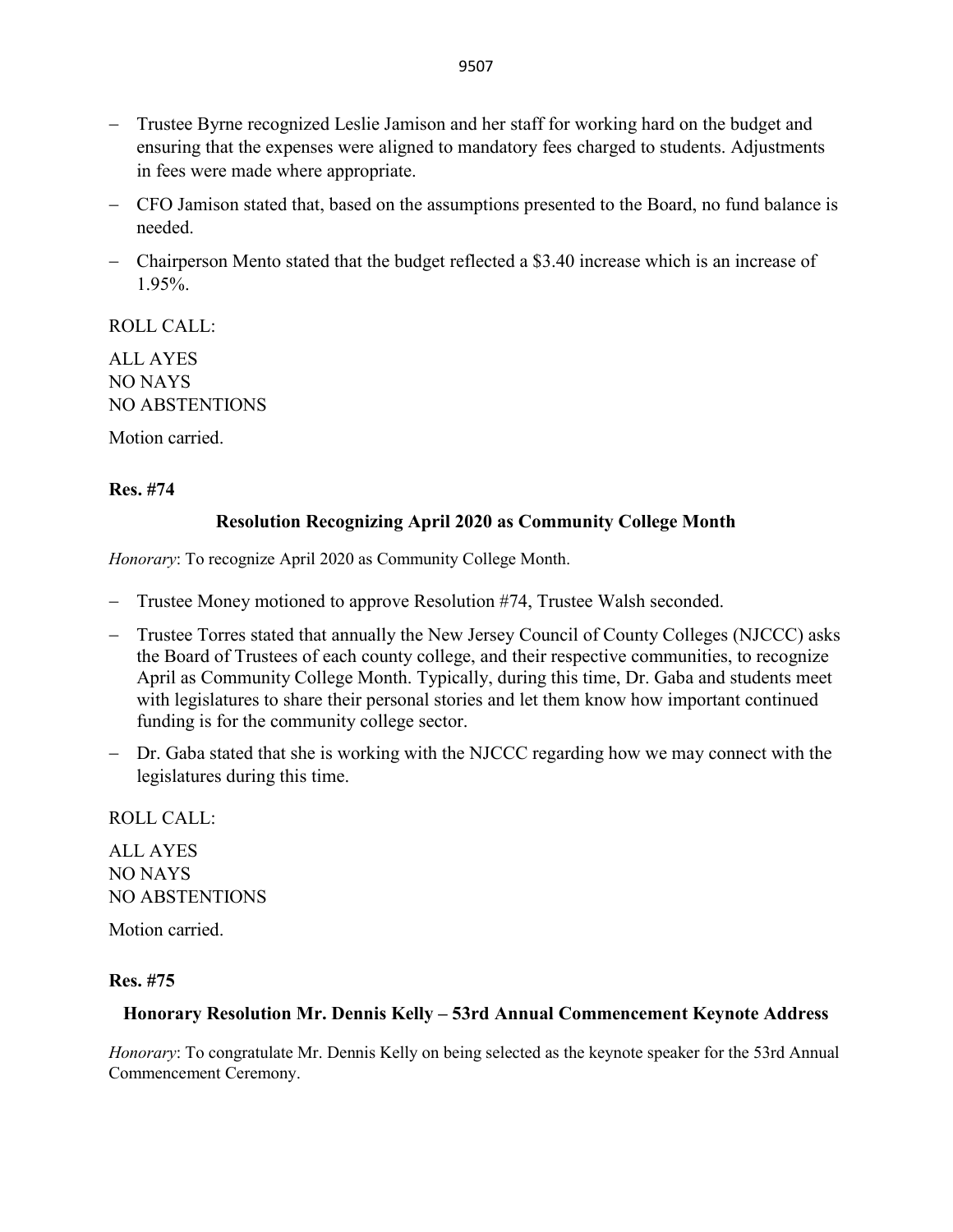- − Trustee Torres stated that Mr. Dennis Kelly is this year's Commencement speaker. Mr. Kelly is one the President's 2020 Distinguished Alumni. He is a dynamic speaker and has a great story to share with our graduates about his time at Atlantic Cape and all the opportunities his education, including his degree from Atlantic Cape, gave him while he served during the Vietnam Era and throughout his career.
- − Trustee Torres motioned to approve Resolution #75, Trustee Money seconded.

ROLL CALL: ALL AYES NO NAYS NO ABSTENTIONS Motion carried.

#### **Res. #66**

## **Dr. Barbara Gaba Employment Contract Renewal**

*Ratify:* To grant to Dr. Barbara Gaba a renewal employment contract covering the period of July 1, 2020 through June 30, 2023.

- − Trustee Kennedy reported that it is with great pleasure that we bring forth the resolution renewing Dr. Gaba's three-year contract commencing July 1, 2020. The Board of Trustees unanimously supported this renewal at the special meeting on March 16, 2020; however, we did not have an in-person quorum at that meeting. Trustee Kennedy thanked Dr. Gaba.
- − Trustee Lefke motioned to approve Resolution #66, Trustee Byrne seconded.

ROLL CALL:

ALL AYES NO NAYS NO ABSTENTIONS

Motion carried.

# **X. COMMITTEE REPORTS**

## PERSONNEL AND BOARD DEVELOPMENT

− There was no report under the Cunningham-Ruiz Bill.

## **XI. FOUNDATION REPORT**

− Trustee Furman stated that the Restaurant Gala, and thus the raffle sales, have been pushed back to May 27, 2020 due to the Coronavirus restrictions. If we are unable to hold the Gala at that time, we will ask sponsors to support our mission through their pledged gift and will hold a virtual raffle drawing on the new date.